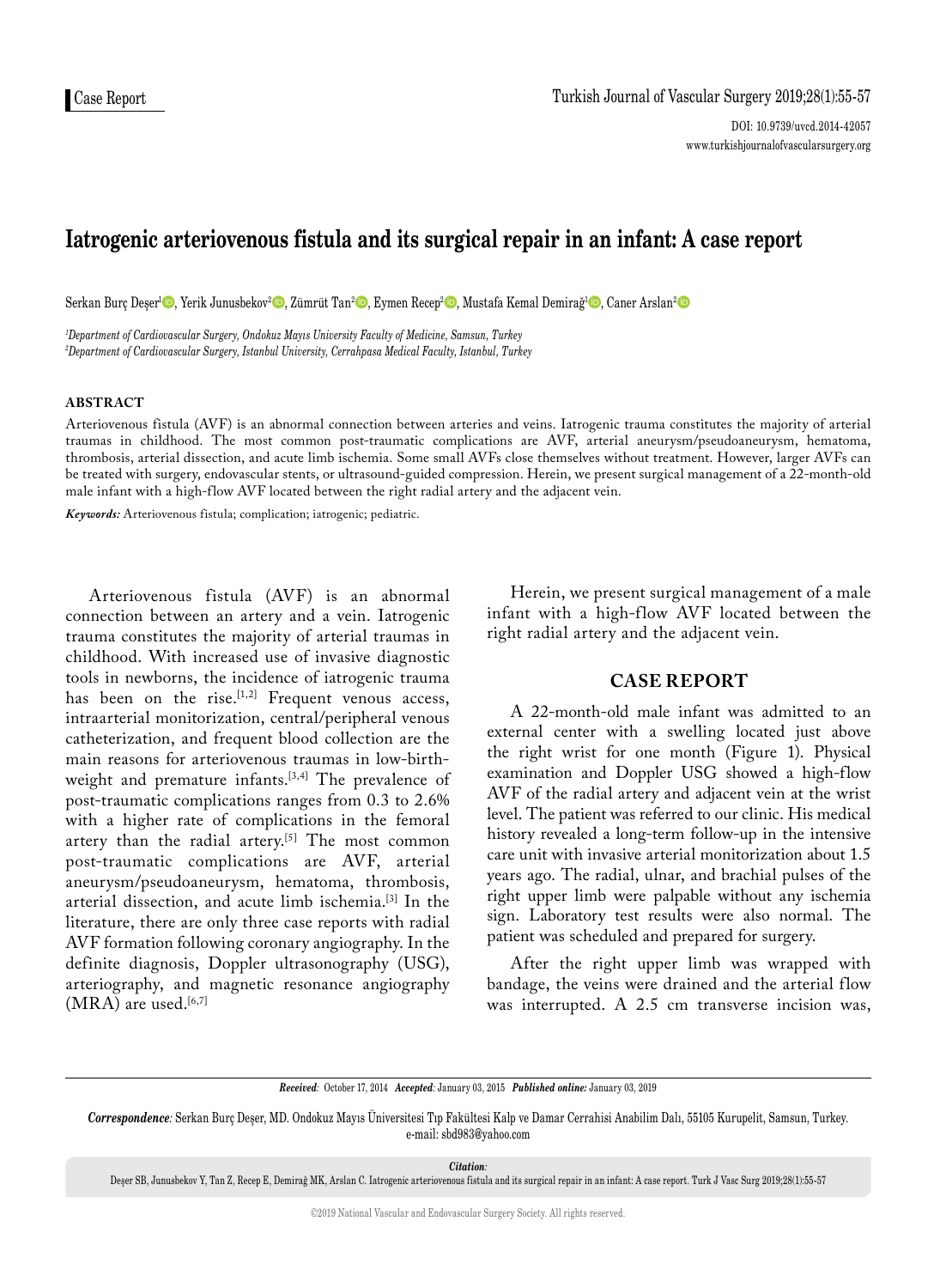

**Figure 1.** Swelling just above the right wrist.



**Figure 2.** The fistulized zone located between radial artery and adjacent vein.

then, made into the marked site just above the right wrist which yielded thrill before surgery. The right radial and adjacent veins were reached. The fistulized zone was located between the radial artery and the adjacent vein (Figure 2). During dissection, the adjacent vein was ligated, and the radial artery defect was primarily repaired using 8/0 prolene suture. After surgery, the radial artery pulse was palpable without any fistulized flow. Manual Doppler USG revealed that triphasic flow continued in the ulnar and radial arteries. No blood transfusion was needed during and after surgery. No early complication was observed. The patient was discharged one day after surgery with oral acetylsalicylic acid 5 mg/day. At one-month follow-up visit, no thrill or murmur at the level of right wrist was observed and all pulses were palpable.

## **DISCUSSION**

The most common causes of arterial traumas in adults include penetrating injuries, gunshot injuries, blunt traumas, and bone fractures.[7] Iatrogenic trauma is the main reason for arterial traumas in 66% of pediatric cases and umbilical artery catheterization,

transfemoral cardiac catheterization, or transfemoral arteriography for diagnosis and monitorization may lead to these traumas. Most cases are diagnosed before the age of two.[8,9] The incidence of vascular trauma after arterial cannulation due to cardiopulmonary bypass is low. Freed et al.<sup>[9]</sup> reported that 67% of children aged under 10 years had vascular trauma after cardiac catheterization. In addition, AVFs may originate from puncture attempts for arterial blood gas, invasive arterial monitorization, and venous puncture in low-birth-weight newborns. Also, ischemia, aneurysm/pseudoaneurysm, hematoma, perforation, and thrombosis may lead to post-traumatic AVFs. Due to the smaller diameters of the veins in children than adults, the risk of post-traumatic complications is high in children. Post-traumatic complications include tissue loss, limb length discrepancy, ischemia, and necrosis and are associated with high morbidity and mortality.

The diagnosis should be made through a noninvasive method to avoid additional complications. Medical and surgical treatment options are available. Unless left untreated, microsurgery techniques can be used as early as possible.[1] Some small AVFs close themselves without treatment, while larger AVFs can be treated with surgery, endovascular stents, or USG-guided compression. There are several publications reporting favorable results with endovascular treatment of arterial injuries in adults.[8-10] However, small sample size and limited experience on endovascular techniques have led us to prefer surgical methods.<sup>[6]</sup>

Furthermore, a healthy circulation of the ulnar artery and palmar arch before and after surgery is critical for hand ischemia. Although there is a consensus on the diagnostic procedures and surgical indications for vascular traumas in adults,  $[11,12]$  no consensus has been established yet in pediatric cases. The prevalence of vascular traumas is low in children and surgery can be performed in a very few number of centers. If left untreated with an adequate size, venous return is increased due to the transition from high-systemic vascular resistance to the lower vascular resistance. As a consequence, increased volume leads to heart failure. If an AVF affects the lower limb, ischemia is frequent with a rate of ischemia and heart failure of 3.6%.[11-13] Different from adults, children should be closely followed for limb growth retardation, as they are still in the growth period. There are several studies reporting limb length discrepancy in children without any ischemia sign who failed to achieve complete recovery.[13,14] Furthermore, surgical strategy depends on the diameter and location of the AVF.